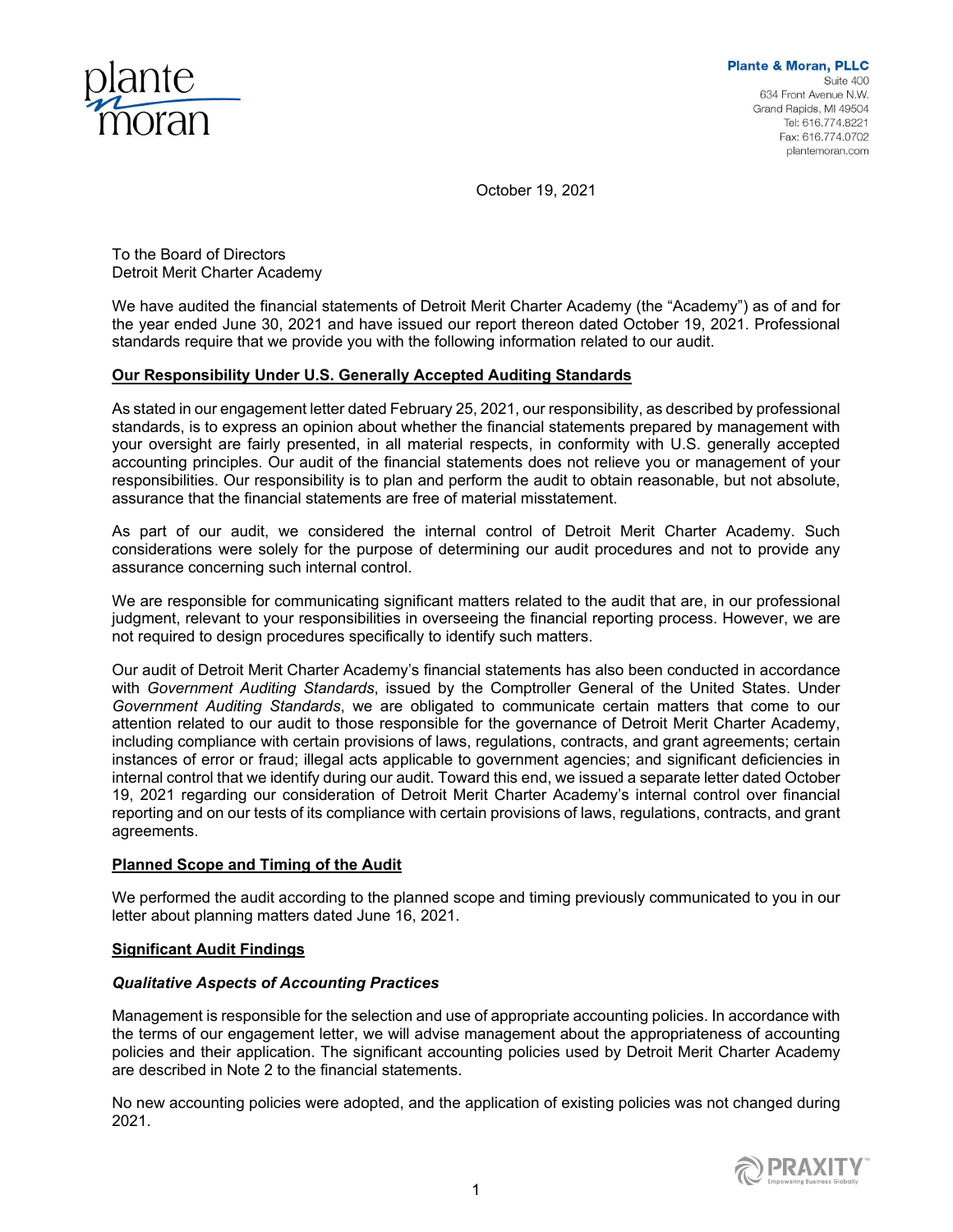We noted no transactions entered into by the Academy during the year for which there is a lack of authoritative guidance or consensus.

We noted no significant transactions that have been recognized in the financial statements in a different period than when the transaction occurred.

Accounting estimates are an integral part of the financial statements prepared by management and are based on management's knowledge and experience about past and current events and assumptions about future events. Certain accounting estimates are particularly sensitive because of their significance to the financial statements and because of the possibility that future events affecting them may differ significantly from those expected.

There were no significant balances, amounts, or disclosures in the financial statements based on sensitive management estimates.

The disclosures in the financial statements are neutral, consistent, and clear.

### *Difficulties Encountered in Performing the Audit*

We encountered no significant difficulties in dealing with management in performing and completing our audit.

### *Disagreements with Management*

For the purpose of this letter, professional standards define a disagreement with management as a financial accounting, reporting, or auditing matter, whether or not resolved to our satisfaction, that could be significant to the financial statements or the auditor's report.

We are pleased to report that no such disagreements arose during the course of our audit.

#### *Corrected and Uncorrected Misstatements*

Professional standards require us to accumulate all known and likely misstatements identified during the audit, other than those that are trivial, and communicate them to the appropriate level of management.

We did not detect any misstatements as a result of audit procedures.

## *Significant Findings or Issues*

We generally discuss a variety of matters, including the application of accounting principles and auditing standards, business conditions affecting the Academy, and business plans and strategies that may affect the risks of material misstatement, with management each year prior to our retention as the Academy's auditors. However, these discussions occurred in the normal course of our professional relationship, and our responses were not a condition of our retention.

As required by 2 CFR Part 200, we have also completed an audit of the federal programs administered by the Academy. The results of that audit are provided to the board of directors in our report on compliance with requirements applicable to each major program and on internal control over compliance in accordance with 2 CFR Part 200 dated October 19, 2021.

#### *Management Representations*

We have requested certain representations from management that are included in the management representation letter dated October 19, 2021.